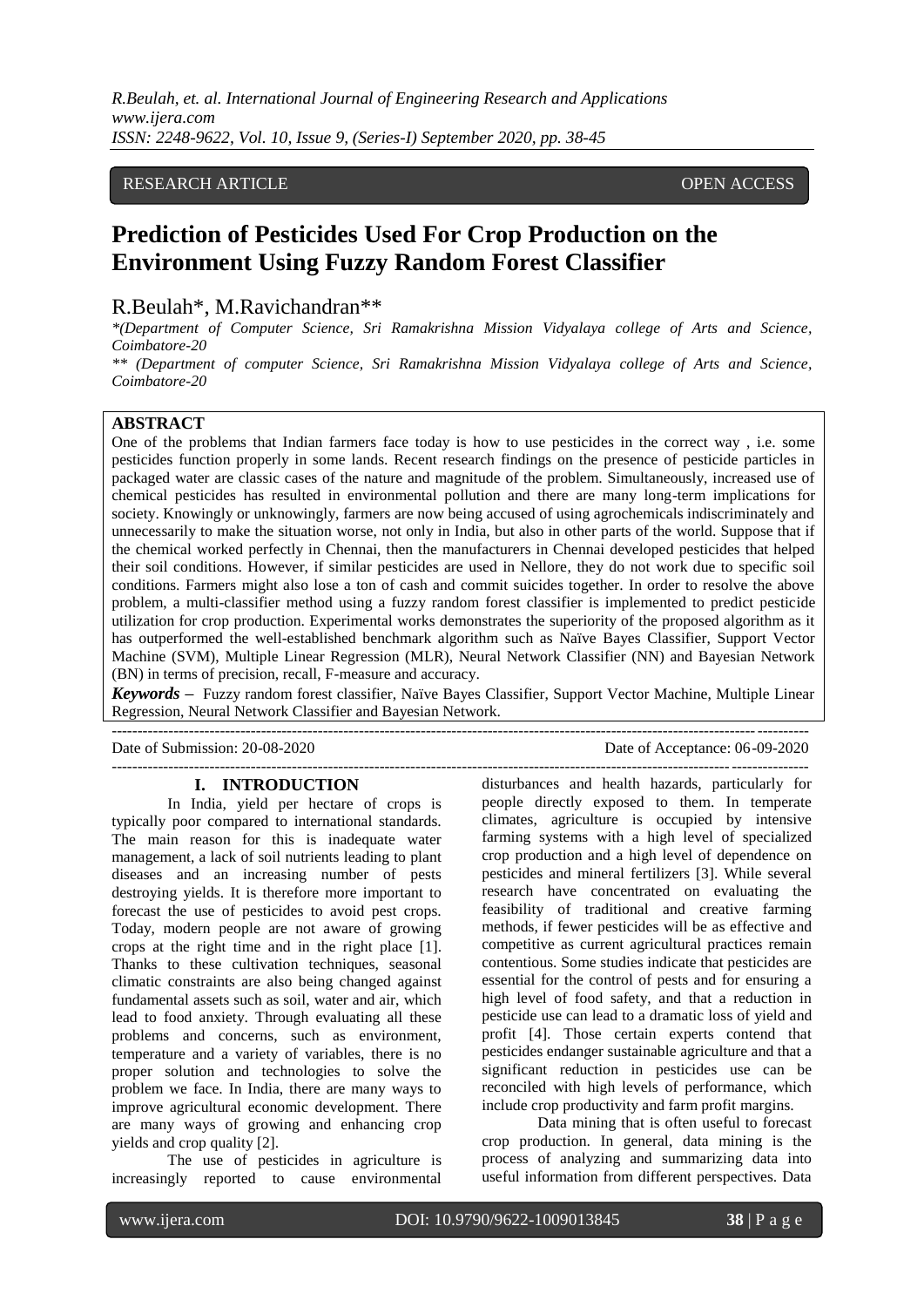mining software is an analysis tool for analysing, categorizing and summarizing data from many different dimensions or angles [5]. Technically the mining of data is the process by which tens of fields in large relational databases find correlations or patterns. Information can be provided by patterns, associations or relations between all these data. The knowledge on history and future trends can be converted into information. Detailed knowledge on crop production, for instance, will help farmers recognise and avoid crop losses in future [6]. The prediction of crop yields is a major problem in agriculture. Each farmer is constantly trying to know how much of his expectations will yield. In the past, a study of farmers' previous experience in a given crop has estimated the yield preview. The agricultural output depends primarily on weather conditions, pests and crop planning. Precise knowledge on crop yield history and pesticide prediction is relevant in decision taking in relation to management of agricultural risk.

A Naïve Bayes algorithm [7], Support Vector Machine (SVM) [8], Multiple Linear Regression (MLP) [9], Neural Network [10] and Bayesian Network [11] was used in an appropriate model to predict the pests or diseases of crops. While these approaches successfully forecast crop pests or diseases, it did not provide the infected crops with knowledge regarding pesticides. A fivestage roadmap [12] was used to model the agricultural system's effects on pests and diseases. Yet in the field of forecasting pesticide use for crop growth there is no work being conducted. Therefore, the key goal in this research work is to implement a multiple classifier network of fuzzy random forest classifiers to forecast the usage of pesticides in crop growth. Fuzzy random forest is a fuzzy decision trees with ensemble learning with random forest. The first approach is to integrate the knowledge from the various leaves reached in each tree to get each specific tree's decision and then use the same or another hybrid process to produce the Fuzzy random forest ensemble's global preference. The second approach is to integrate the knowledge from all the leaves reached from all trees to produce the Fuzzy random forest ensemble global judgment. Based on these ambiguous random forest techniques the usage of pesticides for growth is expected.

The rest of the paper is structured as follows: section 2 deals with the related work on pesticide prediction and section 3 describe the background methods and section 4 describes the proposed methodology. The section 4 explains about the results and discussion. Finally conclusion with future work is described in section 5.

# **II. RELATED WORK**

In [13] the framework that operates on preprocessing proposed function extraction of leaf images from plant village dataset accompanied by convolution of neural network for disease classification and suggestion of Pesticides utilizing Tensor flow technology. A hybrid constructional and methodological solution suggested in [14] is including variety introduction, pesticide & fertilizer control, organized cropping, rainwater harvesting, successful irrigation techniques etc. In [15], discovered over time that pesticides affect human health and the climate. Although many farmers are conscious of the dangers of overuse of agricultural pesticides, they nevertheless use them to allow higher returns and increase financial gain or reduce financial losses.

Attempts to determine the vulnerability of public non-agricultural areas to pesticide drift and investigate the root causes in [16] seek. In addition, this analysis indicates that pesticides migrate through playgrounds from nearby farm areas, and that higher percentages of apple orchards in the area, drought and windy conditions during wind-still cycles enhance the pollution of such sites by pesticides. In [17], the object of which is to address pesticides, their forms, their utility and their related environmental concerns. Contamination resulting from overuse of pesticides and the long-term environmental impact of pesticides are also discussed.

In [18] studied, it brings together information and empirical studies on the control of pesticide products, restrictions on pesticides, residues of pesticides in food and their safety impact on humans. Also, connect up activities such as good agricultural practices (GAP) and numerous food protection programs to encourage sustainable practices in food production. In [19] released review on the usage of agricultural pesticides in Iran with the goal of defining pesticide items with potential to cause acute or chronic human health hazards. It also lays out a framework for future analyses and pattern assessments.

# **III. BACKGROUND METHODS**

**Naïve Bayes Classifier:** A classifier Naive Bayes is a model of probabilistic machine learning which is used for classification tasks. The classification's main thrust is focused on the Bayes theorem [7].

# $P(C | D) = (P(D | C)P(C))/P(D)$

Using Bayes theorem, provided that D has happened, one will consider the likelihood of C occurring. Here, evidence is D, and inference is C.

**Support vector Machine:** Support Vector Machines is a classification technique that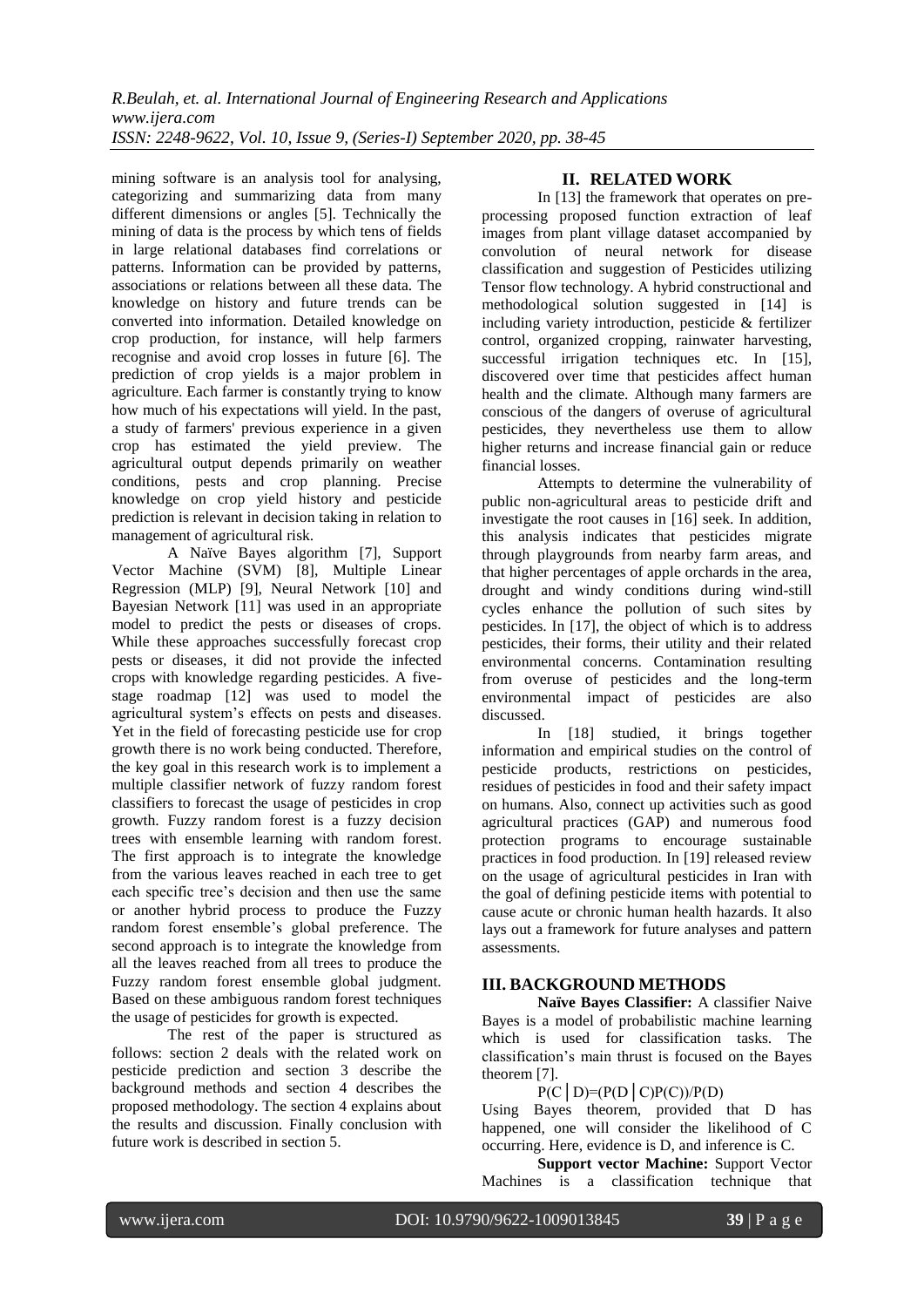distinguishes data values by hyper plane creation [8]. Hyper planes may be of various shapes based on data spread, and those points are included for classification which help distinguish between the groups. Support Vector Machine deployment presented as follows:

- 1. Load the data sets and the clean values, if there is no value for a specific function in a list, overwrite the dataset with the median value of the list.
- 2. Break the data collection into the train and check at a ratio of 60:40.
- 3. Choosing the kernel function as the vector kernel function or the radial basis unit.
- 4. Apply SVM by first constructing a hyperplane with the aid of a test data collection.
- 5. Train data is obtained and the kernel feature is added.
- 6. Apply the test data collection to the trained model.
- 7. The configuration uses a hyperplane which is equivalent to either the class of cardiac disease (yes/1) or the class of cardiac disease (no/0).

Multiple linear regression (MLR): MLR is also known simply as multiple regression, a statistical technique that uses several explanatory variables to predict the outcome of the response variable. The purpose of multiple linear regression (MLR) is to model the causal relationship between the explanation (independent) variable and the answer (dependent) variable [9].

**Neural Network Classifier:** Neural nets are inspired by the process of learning that occurs in human brains. This consists of an artificial network of features, called parameters, which allows the machine to learn and fine-tune itself by processing new data. Each parameter, occasionally did refer to as neurons, is a function that produces output after receiving one or more inputs. Then these outputs are transferred to the next neuron layer, which uses them as inputs to its own functions and produces additional output. Those outputs will then be transferred to the next neural layer and will proceed until any neuronal layer has been taken into account and the terminal neurons have been generated. The final outcome for model [10] is then given by certain terminal neurons.

Bayesian Network Classifier: A Bayesian network describes the cumulative distribution of the likelihood of a random collection of variables, which could have a common source. The network consists of random variables, edges between pairs of nodes that represent the causal relationship of these nodes and a conditional distribution of probability in each node. The key aim of the approach is to model, after finding new data, the resulting conditions likelihood distribution of outcome variables (often causal) [11].

## **IV. PROPOSED METHODOLOGY 4.1 Units for Magentic Properties Algorithm of Fuzzy Decision Tree**

**Input:** The selected crop and pesticide dataset  $\overline{D}$ , maximal number of splits  $N_{\rm s,the}$  set of partition points  $\boldsymbol{p}$ , membership function  $\boldsymbol{\mathcal{F}}$ , the metric of choosing the bset node, the largest error gain  $ER<sub>G</sub>$ , *n* the number of instances in the dataset, the selected features of  $ith$  sub-FuzzyTree  $Feature_i$ .

**Output:** FDT results **FuzzyTree** 

- 1. Initialize the the  $FuzzyTree = null, ER_G = 0, \mathcal{F} = Null;$ 
	- 2. Fuzzification:
- 3. For  $i = 0$ ;  $i \neq N_s 1$ ;  $i = i + 1$  do

 $p_i \rightarrow$ searching for good partitions constructing Gaussian membership function  $\mathcal{F}(D)$ 

- 4. End for building fuzzy decision tree (FDT)
- 5. FuzzyTree = Procedure call  $(D, N_s, p_i, \mathcal{F})$
- 6. Procedure call  $FuzzyTree$  ()<br>7. Select the best feature
- Select the best feature with most massive  $ER_G$
- 8. For  $i = 0$ ;  $i \neq n-1$ ;  $i = i + 1$  do

 $ER_G \rightarrow$ computing the impurity ratio(chosen  $P_i$ ,  $\mathcal{F}(i) \rightarrow \mathcal{F}(D)$ 

- 9. If  $ER_{G_i} > the best ER_G$ then<br>the bset  $ER_G = ER_{G_i}$ ; the bset node = i
- 10. End if and end for
- 11. For  $i = 0$ ;  $i \neq N_s 1$ ;  $i = i + 1$  do<br>FuzzyTre  $e_i = Null$ ;  $D_i =$  $subset(D,Feature_i); p_i =$ ubset  $(D, Feature_i);$   $\mathcal{F}_i =$  $subset(F, Feature_i); FuzzyTree_i =$ 12. method of buildtree  $(D_i, N_s, p_i, \mathcal{F}_i)$
- 13. Do step 1 to Terminal conditions  $if\ D$ is pure (only one possible label exixts for the set  $\overline{D}$  or satisfies other condition then

14. Terminate and output  $(FuzzyTree)$ 

End of all for and restore  $FuzzyTree$ 

This section investigates the problem of the use of pesticides, a key research direction for identifying and predicting crop yields using pesticide. Numerous researchers use models to detect hidden label information to predict the use of pesticides (positive or negative credit). When coping with uncertain results, the fuzzy logic is resilient and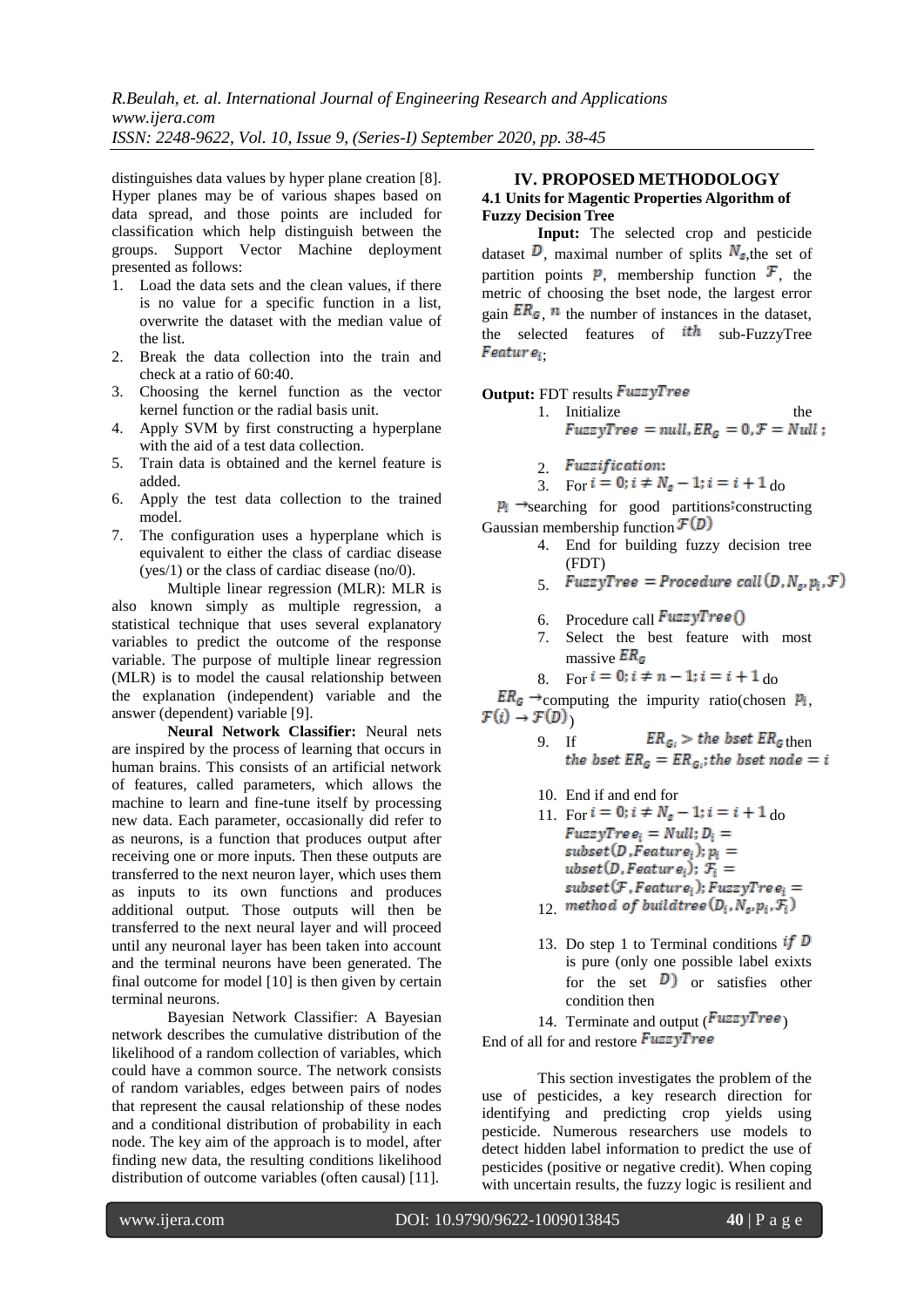thus benefits the classification and prevision problem. The application of fluid logic depends on the data characteristics and the aims in an optimal way, and finding such a way is extremely difficult. Therefore, this research suggests a general model of the membership of the Fuzzy Decision Making Framework for the Fuzzy Random Forest System. In order to classify the usage of the pesticide with almost ideal fuzzy sets, the suggested approaches should be used. First, in the section selecting partitioning points and defining participant functionalities, a dynamic decision tree will be generated with some tacit simple assumptions. The methodology proposed then extends the random forest. The overall diagram of pesticide usage prediction is illustrated in Figure 1.



**Fig.1.** The Overall Diagram of Pesticide Usage Prediction

# **4.2 Fuzzy Decision Tree Model**

This section explains the analysis of a Fuzzy Decision Tree (FDT). Let us first take the steps needed to build a normal, furious decisionmaking tree. Following are the fundamental steps to build a normal FDT:

- 1. Raise the initial (pesticide crop production) dataset;
- 2. Choose the metric to pick a feature;
- 3. To build a fuzzy decision tree, using recursive function;
- 4. Classify the developed fuzzy decision tree as new instances

The following four issues should be considered before the generation of the fuzzy decision tree:

- Identifying correct points for partitioning;
- identify strong principles for membership (build good membership functions);
- In any recursive step, select the best node (choose the right metric);
- After the furious decision tree has been made,

measure the final risk estimate.

As can be seen from the above four issues, a membership feature is developed up in order to answer the first and second concerns concerning the hunt for partitioning points and the flush-mounting of the initial data set later. This method adopted the metric for selecting error-related functions, rather than a metric for information. Therefore the Gaussian membership will create the FDT and pick the calculation and accomplish the third point by choosing an error-related function. Then, the Gaussian membership function-based FDT can be generated as the steps of 4.1.

#### **4.3 Fuzzy random forest**

This section provides an extension from Fuzzy tree of decsion to Fuzzy Random forest. This section is for algorithm completion and a case study will be offered in the experimental portion. In addition, the architecture of the FuzzyTree can be extended to several other random forest algorithms as its key contributions concentrate on how to select good partitioning points and how to create a more robust membership function. There are some common procedures for building a bubbling random forest like the following:

- Fuzzify core datasets of crop and pesticide;
- Defines the number of fuzzy decision trees;
- Create vaguely random forest with various vaguely-decided trees;
- Defuzzify the test for labeling.

After that, by the similar procedure of building our Gaussian membership function-based fuzzy decision tree, we build the Gaussian membership function-based random forest. Our Gaussian Membership feature must perform the phase of fuzzifying the initial datasets. To be more precise, look for strong partitioning points just to have rule-based linear membership structure with the Gaussian membership and nonlinear membership function. Two separate types of rule-based Fuzzy random forest with linear and nonlinear membership structure of the Gaussian membership. Assume the number of Fuzzy Decision trees in this section for a random forest such as  $N_t$ . Formerly, by building  $N_t$ fuzzy decision trees separately, can build fuzzy random forest.

Create a Fuzzy Random Forest centered on our Gauussian membership feature in the table 2 method. This algorithm 's input is dataset D, and our fuzzy random forest 's outputs are a fuzzy random forest Fuzzy Random Forest, membership function  $\mathcal{F}$ , and then the set of partitioning points  $\mathcal{P}$ . Then initialize as Null the fuzzy random forest FuzzyRandomForest and then it's the phase of fuzzy. Next, the primary procedure of building a Fuzzy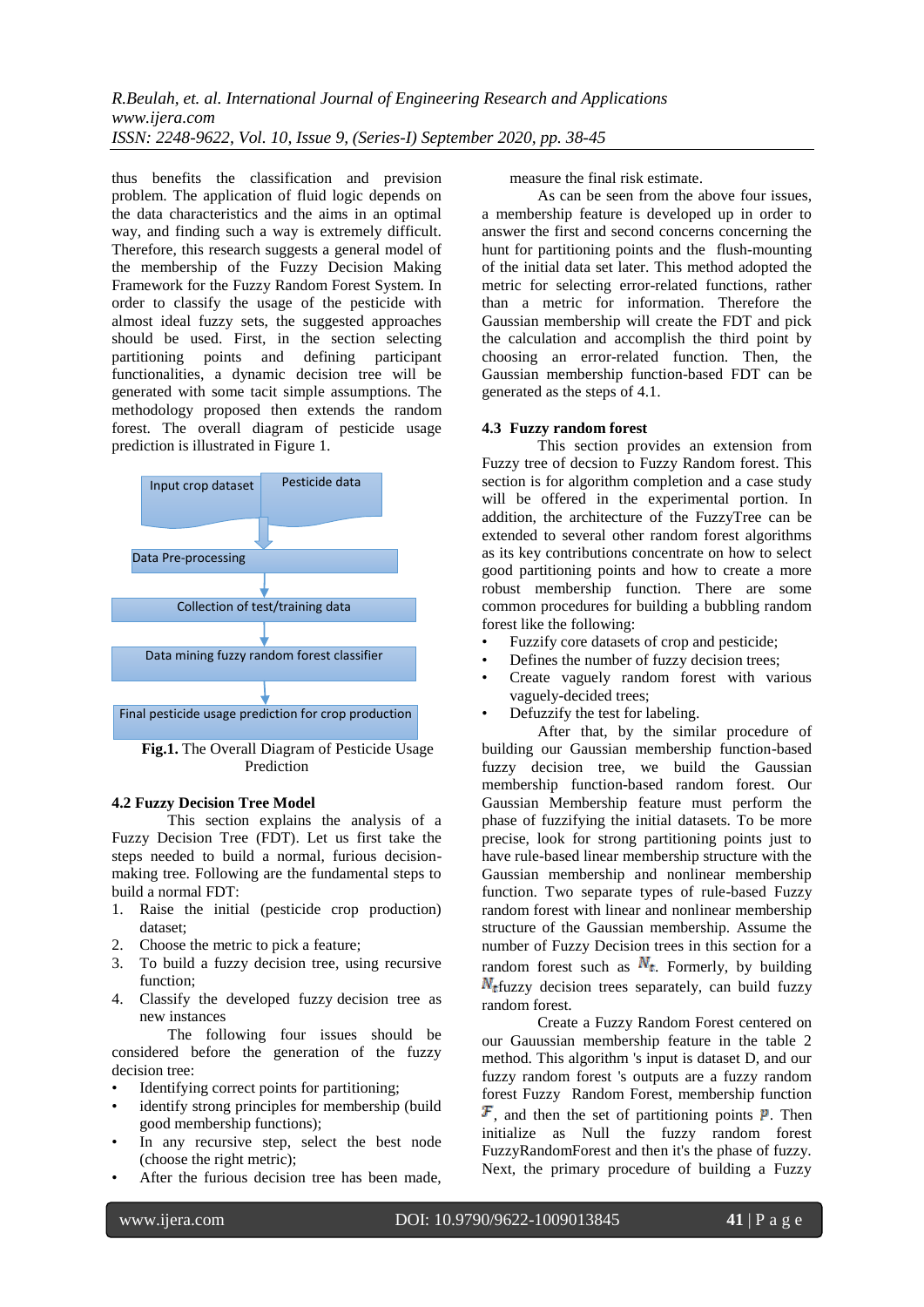Random Forest is how to generate a Random Forest is the process of calling Algorithm 1 to obtain the FDT Fuzzy Tree and predicting the final use of pesticides. After that is the steps of combining and defuzzification to build a bubbling random forest. Finally returns the function-based fuzzy random forest Fuzzy Random Forest back to our Gaussian membership.

**Defuzzification step:** In this final stage, the calculated quantity of pesticides to be added to the crop will be transformed in crisp logic (digital meaning) from its fuzzy value (language term) to its counterpart. For any specified inputs, if only one fuzzy rule in the inference engine has been enabled, the output would only be allocated one fuzzy state with a special meaning between zero and one. To define the digital output value, it will suffice to apply this last fuzzy value to its appropriate fuzzy set in the triangular membership function. For other situations, if any inputs are regarded as (Low Medium, Medium High, or More High), two conditional rules may be triggered in the inference system. In the specific analysis the monitored production is known to be the use of pesticide values.

#### **Algorithm of Fuzzy Random Forest**

**Input:** the input crop pesticide dataset  $\overline{D}$ ,

**Output:** FuzzyRandomForest, membership function  $\mathcal F$  and the set of partitioning point  $\mathcal P$ 

- 1. Initialization
	- $FuzzyRandomForest = null$
- 2. Fuzzification:
- 3. For  $i = 0$ ;  $i \neq N_s 1$ ;  $i = i + 1$  do

 $p_i \rightarrow$ searching for good partitions constructing Gaussian membership function  $\mathcal{F}(D)$ 

- 4. End for
- 5. Procedure of generating random forest
- 6. For  $N_{t_i} = 0$ ;  $i \neq N_{t_i} 1$ ;  $N_{t_i} = N_{t_i} + 1$ do
- 7.  $FuzzyTree = Null; D_{subset} = \text{subset}$  $(D,$  the selected features **Feature**<sub>i</sub>)
- 8. Buliding FDT using Algorithm 1
- 9.  $Fuzzy Random Forest += FuzzyTree;$
- $10.$  End for
- 11. Return FuzzyRandomForest

#### **V. RESULTS AND DISCUSSION**

This section presents the performance of the fuzzy random forest (FRF) classifier method on three experiments using Pesticides usage for crop production dataset. The output of the FRF is compared with the existing methods such as Naïve Bayes Classifier, Support Vector Machine (SVM),

Multiple Linear Regression (MLR), Neural Network Classifier (NN) and Bayesian Network (BN) Classifier with the performance metrics of precision, recall, f-measure, and accuracy. If the sample is positive and it is classified by ISVM as positive, i.e., correctly classified positive sample, it is counted as a true positive (TP); if it is classified as negative, it is considered as a false negative (FN). If the sample is negative and it is classified as negative it is considered as true negative (TN); if it is classified as positive, it is counted as false positive (FP).

**Precision:** It represents the proportion of positive samples properly classified as the total number of positive samples predicted, as indicated eq.(1):

$$
Precision = \frac{TP}{FP + TP}
$$
 (1)

**Recall:** A classifier's recall represents the positive samples correctly classified to the total number of positive samples, and is estimated as follows:

$$
Recall = \frac{TP}{TP + FN}
$$
 (2)

**Receiver Operating Characteristic (ROC):** The relation between clinical sensitivity and specificities of any possible cut off is illustrated by this curve. The ROC curve is a graph with:

The x-axis showing 1 – specificity  $\rightarrow$  false positive fraction  $\Rightarrow$  FP/(FP+TN))

The y-axis showing sensitivity  $\rightarrow$  true positive fraction  $\Rightarrow$  TP/(TP+FN)).

**Accuracy:** It is one of the most commonly used measures for the classification performance, and it is defined as a ratio between the correctly classified samples to the total number of samples as follows:

$$
Recall = \frac{TP}{TP + FN}
$$
 (3)

**F-measure:** F-measure is the weighted Precise and Recall average. So this score takes into account both false positives and false negatives. It's not as easy to understand intuitively as accuracy, but F-measure is usually more useful than accuracy, especially if you have an uneven class distribution.

$$
F-measure = 2 * \frac{(Recall * Precision)}{(Recall + Precision)}
$$
(4)

The numerical results of FRF, Naïve Bayes, SVM, MLR, (NN) and BN Classifier are given in Table 1.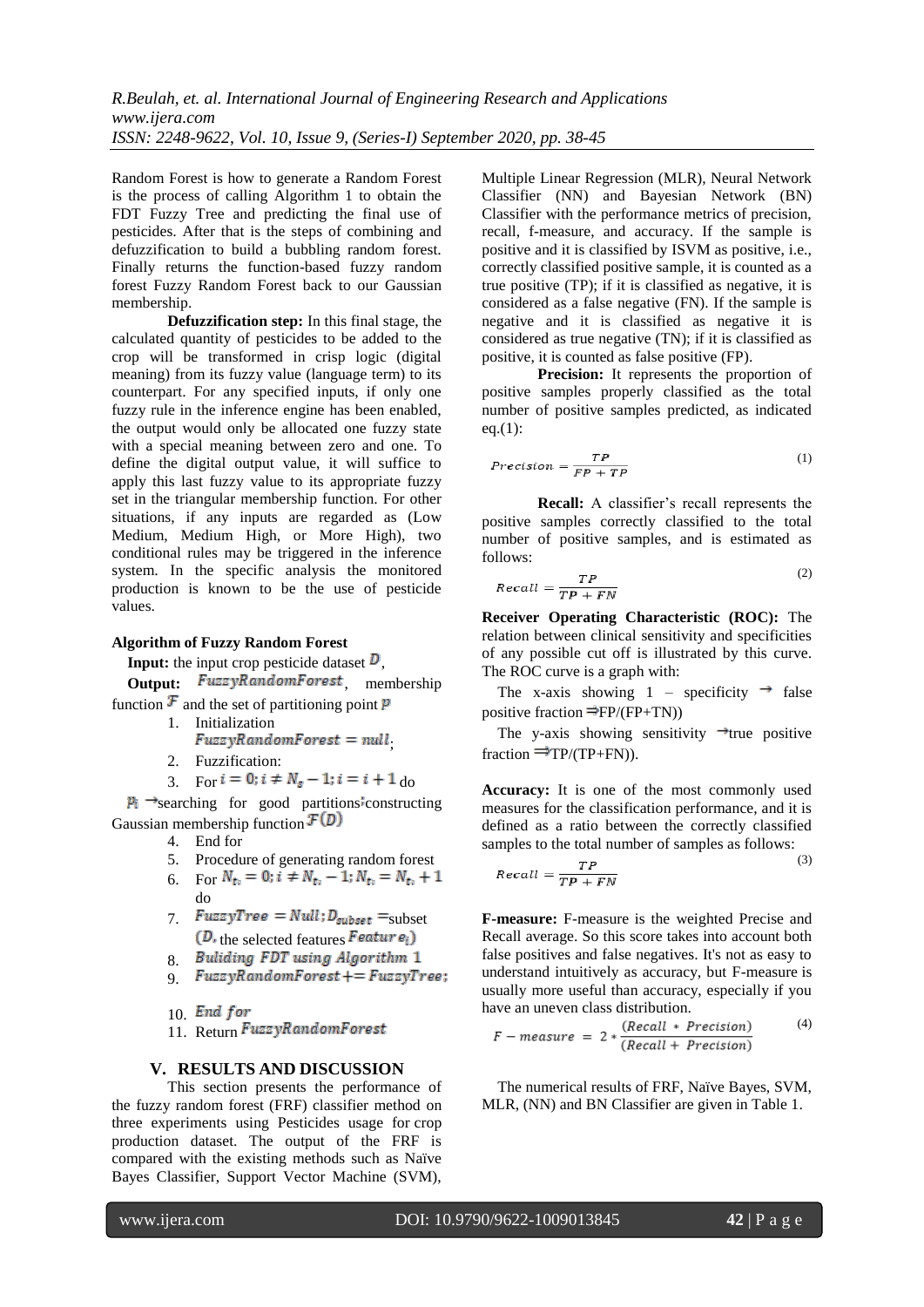| <b>TABLE 1.</b> The numerical results of FRF, Naïve |  |
|-----------------------------------------------------|--|
| Bayes, SVM, MLR, (NN) and BN Classifier             |  |

| Methods    | Accuracy | Precision | Recall | $F -$   |
|------------|----------|-----------|--------|---------|
|            |          |           |        | measure |
|            |          |           |        |         |
| NaiveBaye  | 0.9125   | 0.8700    | 0.8723 | 0.8711  |
| S          |          |           |        |         |
| <b>SVM</b> | 0.8875   | 0.8842    | 0.8821 | 0.8832  |
| MLR        | 0.8950   | 0.8938    | 0.8922 | 0.8930  |
| NN         | 0.9000   | 0.9000    | 0.8950 | 0.8975  |
| BN         | 0.8750   | 0.9012    | 0.9054 | 0.9033  |
| <b>FRF</b> | 0.9250   | 0.9118    | 0.9167 | 0.9142  |

#### **5.1 Precision Rate comparison**



**Fig.2.** Precision comparison

From the above Figure 2, the graph explains that the precision comparison for the pesticide usage prediction. The methods are executed such as FRF, Naïve Bayes, SVM, MLR, (NN) and BN Classifier. When number of data increased according with the precision value is increased. From this graph, it is learnt that the proposed FRF provides higher precision rate of 0.9118 than the previous methods such as Naïve Bayes, SVM, MLR, (NN) and BN attains precision rate of 0.8700, 0.8842, 0.8938, 0.9000 and 0.9012 which is much lower than the FRF, which indicates that the pesticide usage prediction using FRF yield better results.

#### **5.2 Recall Rate comparison**



From the aforementioned Figure 3 the graph describes the relation of the recall rate for the estimation of pesticide use. The methods such as FRF, Naïve Bayes, SVM, MLR, NN, and BN Classifier are performed. When the number of data is increased linearly according to the value of the recall. From this table, it is discovered that the proposed FRF has a higher recall rate of 0.9167 than previous approaches such as Naïve Bayes, SVM, MLR, NN and BN, with a recall rate of 0.8723, 0.8821, 0.8922, 0.8950 and 0.9054 which is far lower than the FRF, suggesting that the estimation of pesticide utilization using the proposed FRF produces improved performance. This is because the fuzzy approach will improve the nearest target

#### **5.3 ROC (f-measure) Rate comparison**

detection results of pesticide usage.







**Fig 5.** Accuracy comparison

The graph shows that the accuracy comparison for pesticide use prediction is explained from the above fig.5. The methods such as FRF, Naïve Bayes, SVM, MLR, NN, and BN Classifier are performed. When the number of data is increased linearly according to the accuracy value. From this table, it is found that the suggested FRF has a higher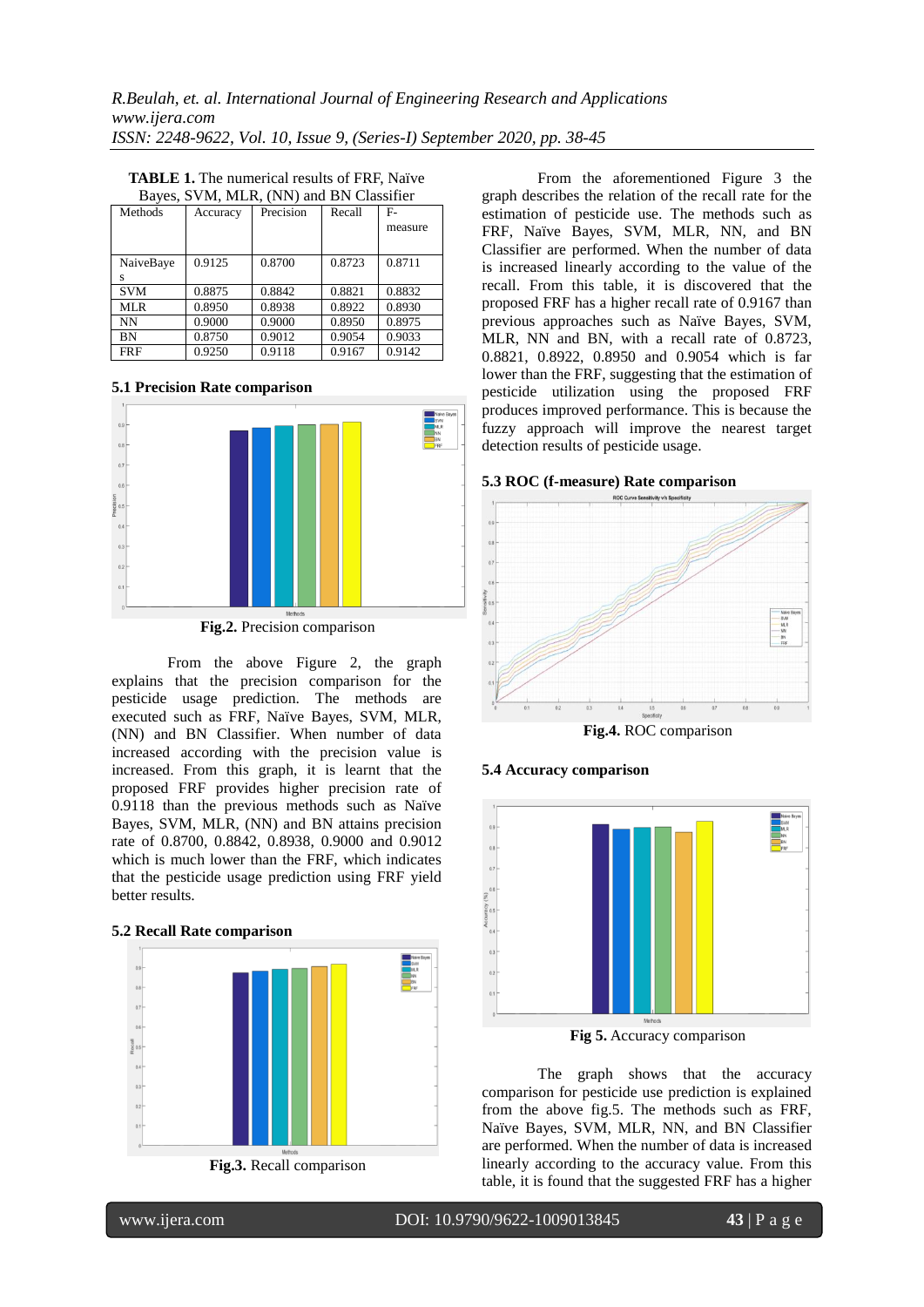*R.Beulah, et. al. International Journal of Engineering Research and Applications www.ijera.com ISSN: 2248-9622, Vol. 10, Issue 9, (Series-I) September 2020, pp. 38-45*

accuracy rate of 0.9250 percent relative to previous approaches such as Naïve Bayes, SVM, MLR, NN and BN, with a recall rate of 0.9125 percent, 0.8875 percent, 0.8950 percent, 0.9000 percent and 0.8750 percent much lower than the FRF. Thus the output explains that the proposed FRF algorithm is greater than the existing algorithms in terms of better prediction of pesticides matching results with high precision rates. The explanation behind this is because current strategies often have a poor performance rate and has a strong probability of triggering misdetection of pesticide use.

## **VI. CONCLUSION**

Through this research article, in the framework of fuzzy random forests, was introduced a novel approach to the creation of a fuzzy decision tree. While random forests have proved to be very reliable classifiers, they have not been studied extensively in the fuzzy community: only a few works have suggested solutions to the generation of fuzzy random forests and predicted the usage of pesticides in benchmarking datasets. However, these approaches create fuzzy partitions of the continuous attributes prior to beginning the learning algorithm execution. Unlike these approaches, the fuzzy partitions created by adopting an approach that iteratively zoom in on specific intervals of the universe during tree generation. Results from the experiment show that the proposed FRF method is much better with accuracy rate of 0.9250% than other methods such as Naïve Bayes, SVM, MLR, NN and BN. Predicting the effects of pesticide usage on human safety in agriculture may be addressed in future.

#### **REFERENCES**

- [1]. Burns, T., US Patent No. 358498, 1995.Mahmood, I., Imadi, S. R., Shazadi, K., Gul, A., & Hakeem, K. R. (2016). Effects of pesticides on environment. In Plant, soil and microbes (pp. 253-269). *Springer*, Cham.
- [2]. Chakraborty, S., & Newton, A. C. (2011). Climate change, plant diseases and food security: an overview. *Plant Pathology*, 60(1), 2-14.
- [3]. Sánchez-Bayo, F. (2011). Impacts of agricultural pesticides on terrestrial ecosystems. *Ecological impacts of toxic chemicals*. Bentham Science Publishers Ltd, USA, 63-87.
- [4]. Lechenet, M., Dessaint, F., Py, G., Makowski, D., & Munier-Jolain, N. (2017). Reducing pesticide use while preserving crop productivity and profitability on arable farms. Nature Plants, 3(3), 1-6.
- [5]. Ge, Z., Song, Z., Ding, S. X., & Huang, B.

(2017). Data mining and analytics in the process industry: The role of machine learning. *Ieee Access*, 5, 20590-20616.

- [6]. Khan, F., & Singh, D. (2014). Association rule mining in the field of agriculture: a survey*. International Journal of Scientific and Research Publications*, 329.
- [7]. Berrar, D. (2018). Bayes' theorem and naive Bayes classifier. *Encyclopedia of Bioinformatics and Computational Biology*: ABC of Bioinformatics, 403.
- [8]. Ding, S. F., Qi, B. J., & Tan, H. Y. (2011). An overview on theory and algorithm of support vector machines. *Journal of University of Electronic Science and Technology of China*, 40(1), 2-10.
- [9]. Uyanık, G. K., & Güler, N. (2013). A study on multiple linear regression analysis. *Procedia-Social and Behavioral Sciences*, 106(1), 234- 240.
- [10]. Yadav, N., Yadav, A., & Kumar, M. (2015). An introduction to neural network methods for differential equations (pp. 13-15). *Netherlands: Springer*.
- [11]. Nguyen, L. (2013). Overview of Bayesian Network. *Science Journal of Mathematics and Statistics*, 2013.
- [12]. Donatelli, M., Magarey, R. D., Bregaglio, S., Willocquet, L., Whish, J. P., & Savary, S. (2017). Modelling the impacts of pests and diseases on agricultural systems. Agricultural systems, 155, 213-224.
- [13]. P. K. Kosamkar, V. Y. Kulkarni, K. Mantri, S. Rudrawar, S. Salmpuria and N. Gadekar, "Leaf Disease Detection and Recommendation of Pesticides Using Convolution Neural Network," 2018 *Fourth International Conference on Computing Communication Control and Automation (ICCUBEA*), Pune, India, 2018, pp. 1-4.
- [14]. Dahikar, S. S., & Rode, S. V. (2014). Agricultural crop yield prediction using artificial neural network approach. *International Journal of Innovative Research in Electrical, Electronics, Instrumentation and Control Engineering*, 2(1), 683-686.
- [15]. Burdur, Z., & ATAY, C. E. (2018). An Analysis of Pesticide Use for Cotton Production through Data Mining: The Case of Nazilli. *Anadolu Üniversitesi Bilim Ve Teknoloji Dergisi A-Uygulamalı Bilimler ve Mühendislik*, 19(3), 732-747.
- [16]. Linhart, C., Niedrist, G. H., Nagler, M., Nagrani, R., Temml, V., Bardelli, T., ... & Hertoge, K. (2019). Pesticide contamination and associated risk factors at public playgrounds near intensively managed apple